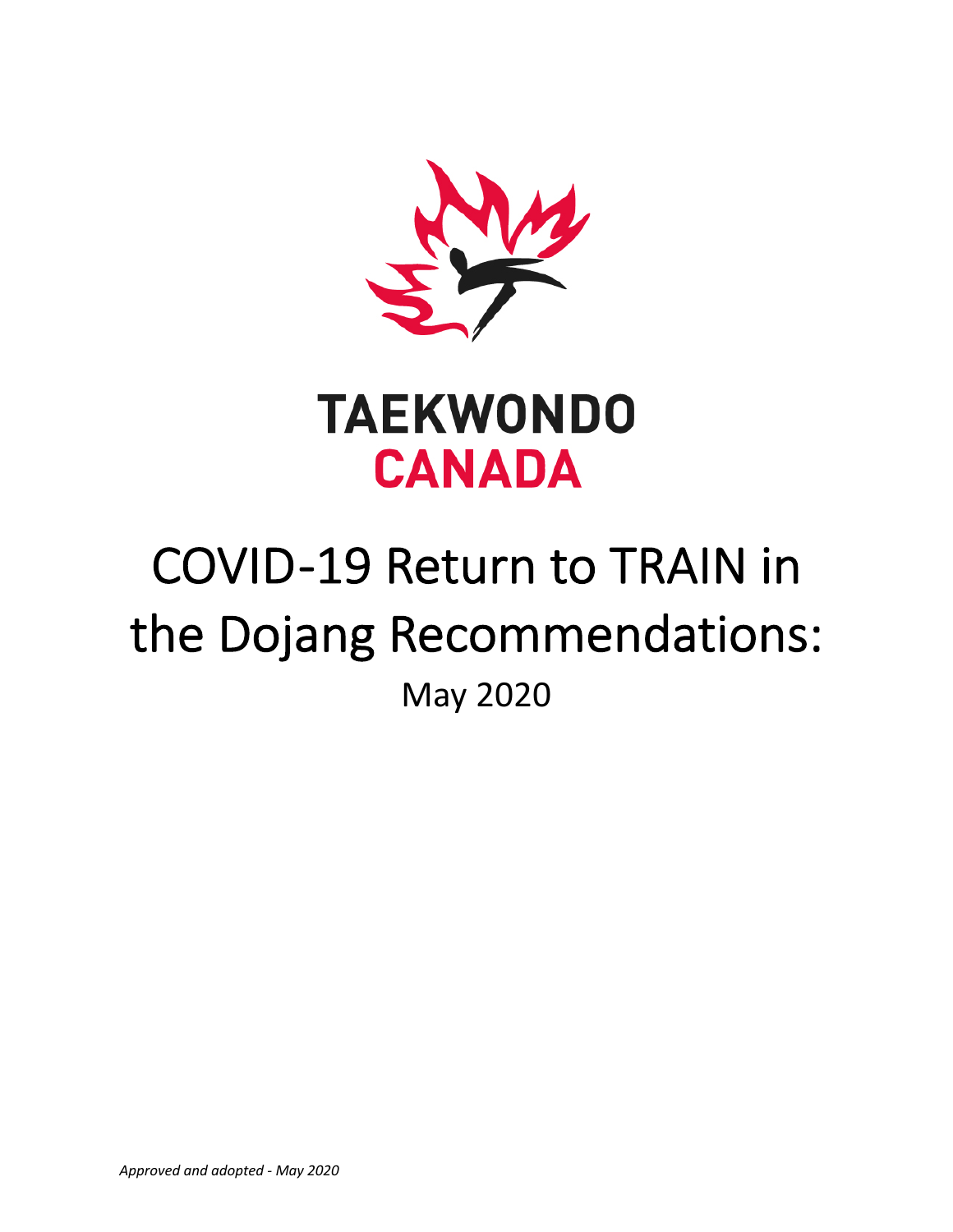

## **NOTE: THIS IS NOT A RETURN TO COMPETITION DOCUMENT.**

## **AT THIS TIME, THERE IS NO TIMELINE ON WHEN COMPETITION WILL RESUME OR WHAT IT WILL LOOK LIKE. TAEKWONDO CANADA WILL CONTINUE TO MONITOR THIS AND WILL PUBLISH GUIDELINES AS APPROPRIATE**

#### PLEASE REVIEW THIS DOCUMENT PRIOR TO RESUMPTION OF TRAINING OF ANY KIND.

Note: Different regions have been affected differently with COVID-19 and will have unique policies regarding gatherings of individuals that will ultimately determine how group training will resume.

**This document does not supersede any provincial guidelines or health orders. Every individual club owner must follow the provincial and health authorities.**

## **Key Risks**

- Taekwondo training is typically completed indoors which increases risk.
- Taekwondo classes typically include members from multiple households.
- Poomsae is a non-contact sport when performed individually; however, team poomsae may involve contact during freestyle routines or training and should not be trained at this time.
- Kyorugi is a contact sport and therefore at a high risk of droplet transmission. There **must not** be sparring at this time. However, competition drills which maintain physical distancing, are non-contact, and are not using handheld targets or kicking shields are permitted.

#### **ALL CONTACT MUST BE AVOIDED IN ORDER TO MAINTAIN PHYSICAL DISTANCING**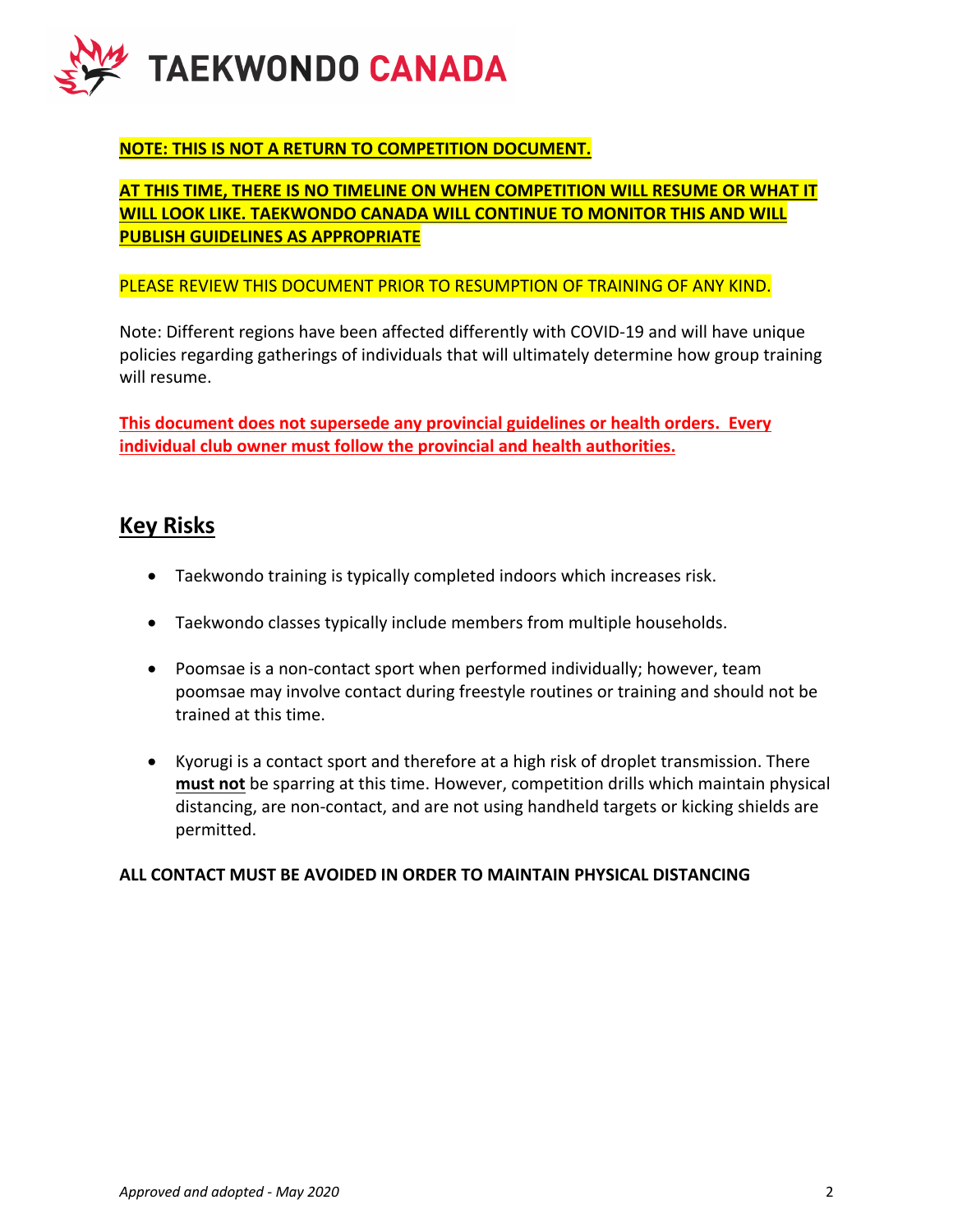

### **STEP 1: FOLLOW YOUR PROVINCIAL GUIDELINES**

This document is NOT meant to replace your provincial guidelines. This document is meant to enhance Taekwondo specific return to training protocols that are recommended to ensure a safe and healthy return to training environment.

# **Recommendations:**

- a) Be familiar with the latest requirements and orders of your provincial government and public health authorities.
- b) Communicate with your provincial health and government representatives if you are unclear about a regulation.

### **STEP 2: THINKING ABOUT DECISION-MAKING**

- **Identify decision-makers.** Who is responsible for decision-making in your business/service setting?
- **Age groups?** How can you maintain physical distancing with each age group?
- **Do you have a health and safety plan that would apply to situations including epidemic/pandemics?**
- **Assign responsibility for the development, implementation, and monitoring of your operational plan.** Who will be responsible for implementing and monitoring the operational plan? Will this be a shared task?
- Where will your plan be posted and how will this be communicated to your members and students?

# **Recommendations:**

- a) Have a clear communication that is posted on your doors, website, social media and is emailed directly to students and members
- b) Be clear with everyone who is making final decisions and how they will be enforced
- c) Be clear with everyone about the schedule, who may attend on what days, how attendance will be recorded and by who and ensure up to date contact information for anyone coming to the dojang (to facilitate contact tracing if needed).
- **d)** Allow sufficient time between classes to facilitate physical distancing and ample time for cleaning and disinfecting of surfaces and areas. Check for approved products recommended by Health Canada. Government websites provide information ex. https://www.canada.ca/en/health-canada/services/drugs-healthproducts/disinfectants/covid-19.html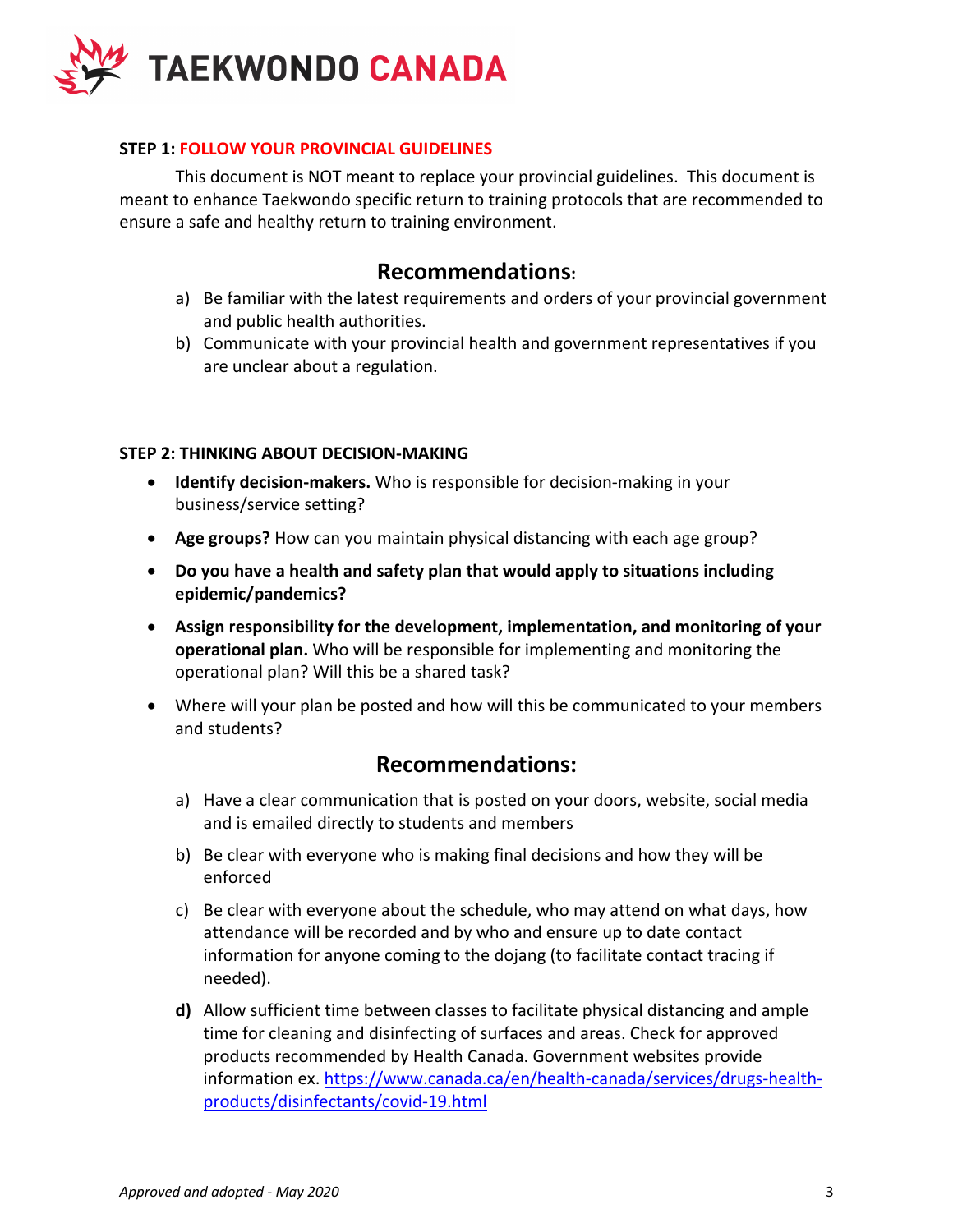

### **STEP 3: IDENTIFYING RISKS AND SOLUTIONS**

- **Evaluate the physical setting(s) of your business/service.** Make a list of your unique locations (e.g., entrance, staff room, areas where patrons frequent, outdoor spaces where people congregate, washrooms, eating areas, etc.).
- Evaluate how staff and patrons navigate through your setting and how your services/products are offered and accessed.
- **Evaluate the inter-personal interaction(s) of your business/ service:** Consider how many people interact in the daily operation of your business/service (staff and customers/patrons) and how closely these people come into physical proximity of one another.
- Evaluate whether your business/service interacts with people who are at higher risk from COVID-19 (older adults, immunocompromised, those with chronic health conditions).
- Use this information to better protect those who are more vulnerable to COVID-19, but do not discriminate or force the sharing of personal health information.

# **Recommendations:**

- a) Assign one owner/staff member as responsible for: Screening process and venue cleaning schedule
- b) CLEANING SCHEDULE SHOULD INCLUDE DISINFECTING OF THE TRAINING AREA FLOOR FREQUENTLY AND AT A MINIMUM ON A DAILY BASIS. Spot cleaning should occur anytime anyone has touched the floor, or if you see/believe that there was sweat or droplets that would have touched the floor.
- c) If possible, training outdoors is preferred to indoors.
- d) Consider the use of ongoing virtual classes.
- e) Training numbers should be limited to the number of staff/ instructors/ students you can fit into your training space while ensuring proper physical distancing.

For example, if students are provided a designated 2-mx2-m (6-ft x 6-ft) square for training, there should also be a 1-m (3-ft) space between their training box and another person's training box next to them on all sides.

f) Regardless of the size of the space, classes should be limited to numbers which respect the physical distancing requirements needed within the training space and are approved by each provincial government.

- g) Drop offs and pickups should be staggered to avoid congestion at the doors.
- h) When possible, have one door for entry and one door for exit.
- i) Spectators should not be allowed (or be greatly minimized if space allows) to ensure the interaction and space requirements are being respected.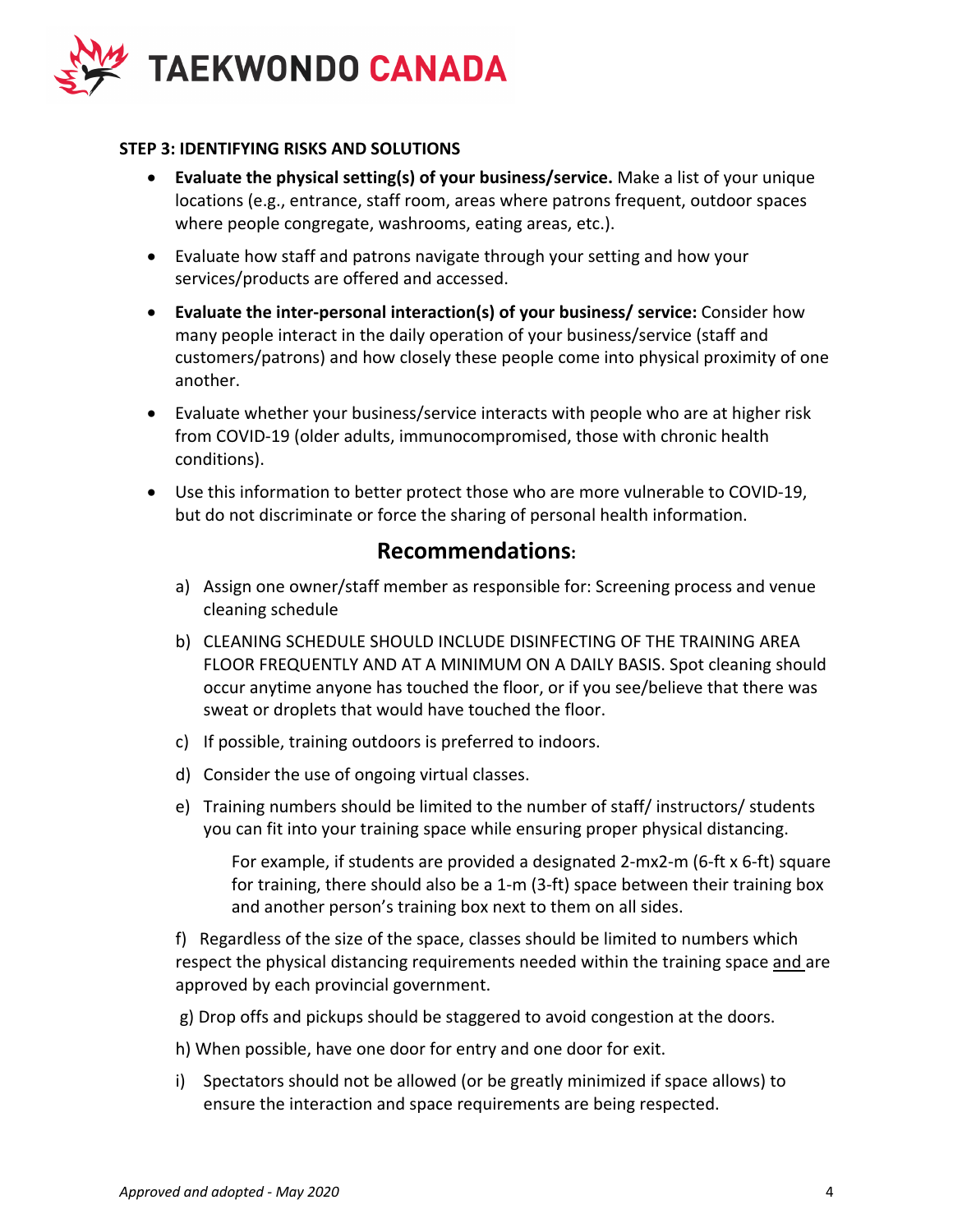

## **STEP 4: CREATING SCHEDULES AND PROCESSES FOR BEFORE AND AFTER CLASS**

Consider developing schedules and processes to help make sure implementation and ongoing monitoring take place.

#### **Guiding questions to consider:**

- Are you able to create a daily checklist to monitor that your plan is in place and functioning?
- Are you able to follow-through on the solutions you identified to reduce your risks?
- Would developing or adapting an existing cleaning and disinfection checklist and schedule help to keep you on track with your efforts to address the public health measures in your setting?
- What should your draft client communication look like? Should a client or staff contract COVID-19, immediately call your local public health authority. Follow any and all recommendations by public health. Communicate the process used to mitigate the risk to all potentially affected.
- What additional supply/inventory or process checklists may be helpful?

## **Recommendations:**

- a) Hand sanitizer (with a minimum of 60% alcohol) should be provided and be required to be used before entering the building, and before and after using the washrooms and in the training area.
- b) Everyone who is entering the building will complete a COVID 19 health assessment. These are available online through most provincial governments found at https://ca.thrive.health/covid19/en.

i) Students who screen negative can proceed to the training area directly

ii) Students who do not screen negative should contact their local health authorities and will not be permitted into the training area and should be asked to leave immediately.

ii) No students with a cough, fever, or who otherwise appear sick should be permitted to enter the building.

- e) Should a student show symptoms during class, it is recommended the class be ended immediately and the student be asked to leave. Following this, instructors should contact their public health authority immediately for direction and no further classes should be run that day.
- f) Everything that is touched by hands is disinfected immediately after touching including door handles, washrooms etc. Every effort should be made to not have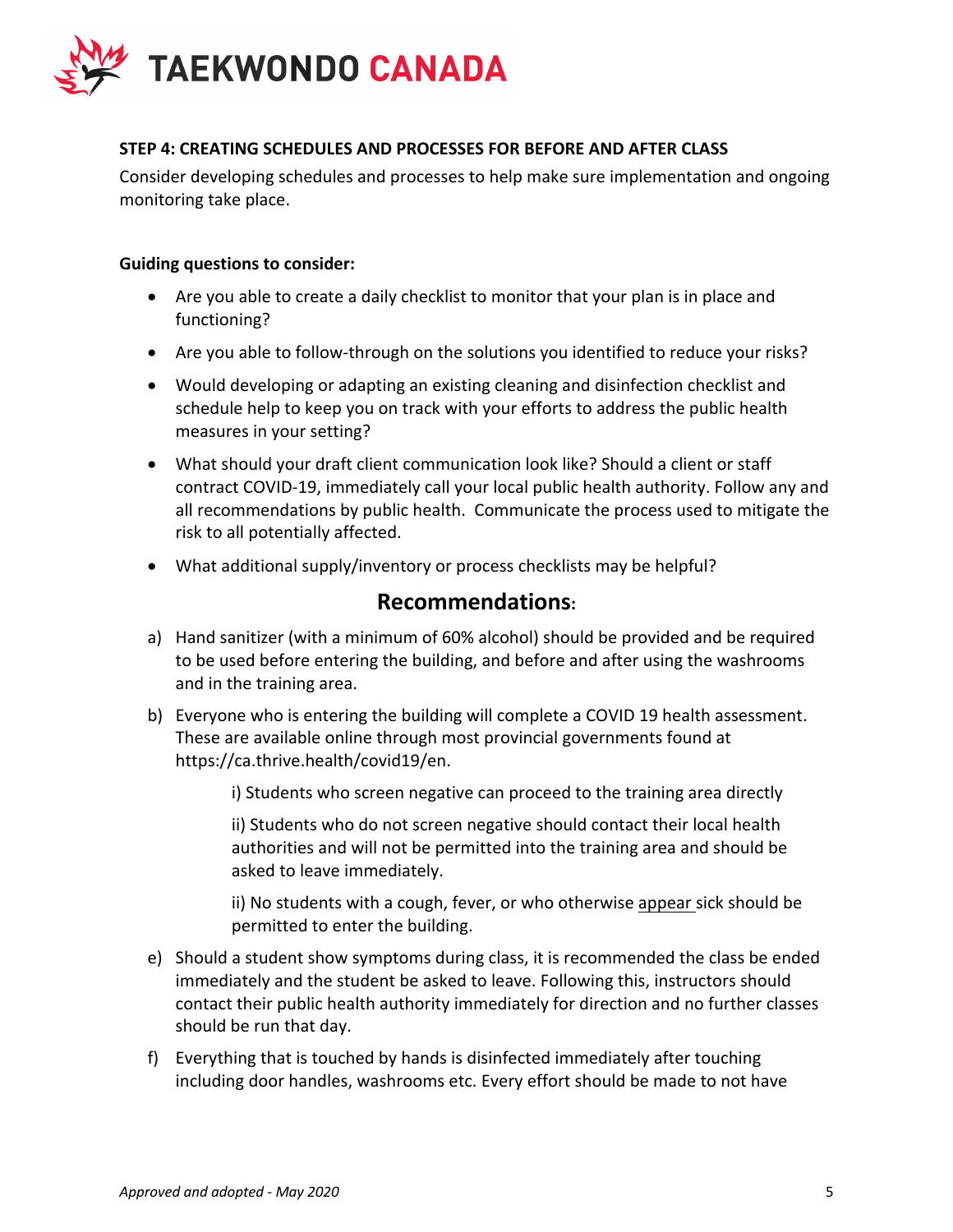

people touching surfaces. A document with cleaning schedule and the initials of who completed the cleaning should be maintained.

- g) Markings should be placed on the floor to delineate personal training spaces, where participants can line up, and in any other area needed to ensure physical distancing rules are respected.
- h) Changerooms should not be used. Students should come ready for class. Students may wear a tracksuit over their uniform to keep this clean if they wish.
- i) Students should be reminded to use washrooms at home prior to coming to limit the use of the washrooms at the dojang. Washrooms should have disposable towels to improve hygiene.
- j) Students should bring individual water bottle for personal use which is filled prior to coming to training.

### **STEP 5: DURING CLASS**

#### **Guiding questions to consider:**

- What can you do during class to maintain physical distancing?
- What can you do to prevent interaction with equipment?
- What can you do to ensure proper hygiene?
- Where are you going to keep copies of your operational plan to have it ready for staff to refer to for guidance? This way it will also be readily available for potential spot checks when necessary.

## **Recommendations:**

- **a)** Handheld kicking targets and kicking shields should not be used. They cannot be used with a proper 6ft (2m) distancing.
- **b)** Wavemaster or other freestanding equipment may be used but should be disinfected between participants. The individual cleaning the equipment should wear gloves and use sanitizing products such as those with Isopropanol 17.2 % with ammonium chloride. For example, Lysol Disinfectant Spray.
- **c)** Classes are recommended to be done in footwear- it is suggested that this be clean indoor footwear (preferably Taekwondo shoes). Students should not train in socks as they are slippery unless they have appropriate grip.
- **d)** Touching the floor with one's hands should be avoided when possible and, if unavoidable, both the immediate area that is touched and one's hands should be cleaned immediately after the floor is touched.
- **e)** Masks are not a replacement for physical distancing and are also ineffective when wet. If your province requires masks, it is recommended to ensure students have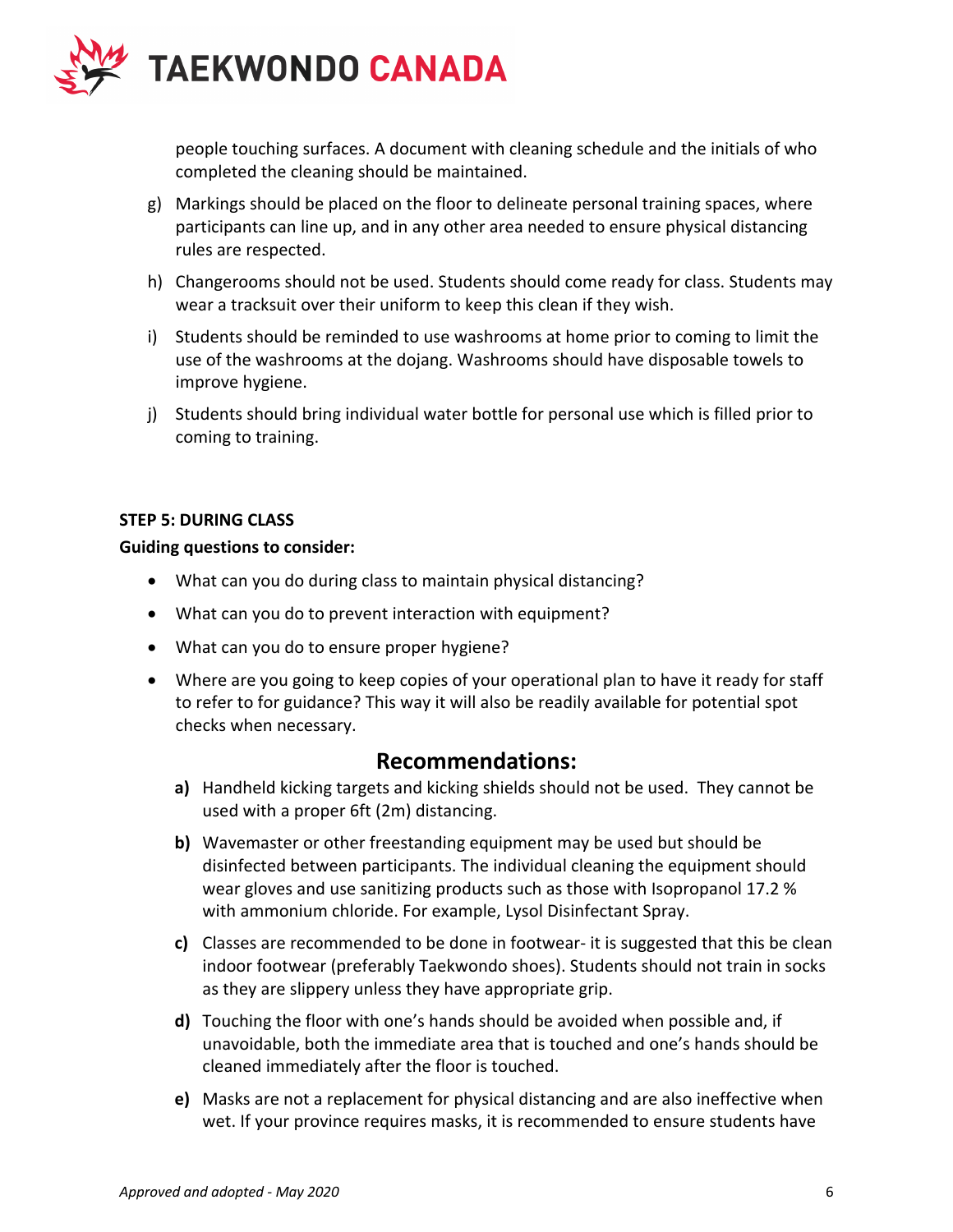

an ample supply to ensure they are using a dry well-fitting mask. Masks must be put on and off properly. Please review the following: https://www.canada.ca/en/public-health/services/diseases/2019-novelcoronavirus-infection/prevention-risks/how-put-remove-clean-non-medicalmasks-face-coverings.html

- **f)** Yelling should be avoided- this increases the likelihood of spreading germs. No kihaps or singing as this increases droplet formation and area of spread.
- **g)** No handshakes, high fives or other contact should be made between individuals.
- **h)** Sparring and any other contact activities MUST be completely avoided.
- **i)** Where possible training outdoors while maintaining physical distancing is preferred over indoor training during intense physical activity.

#### **References:**